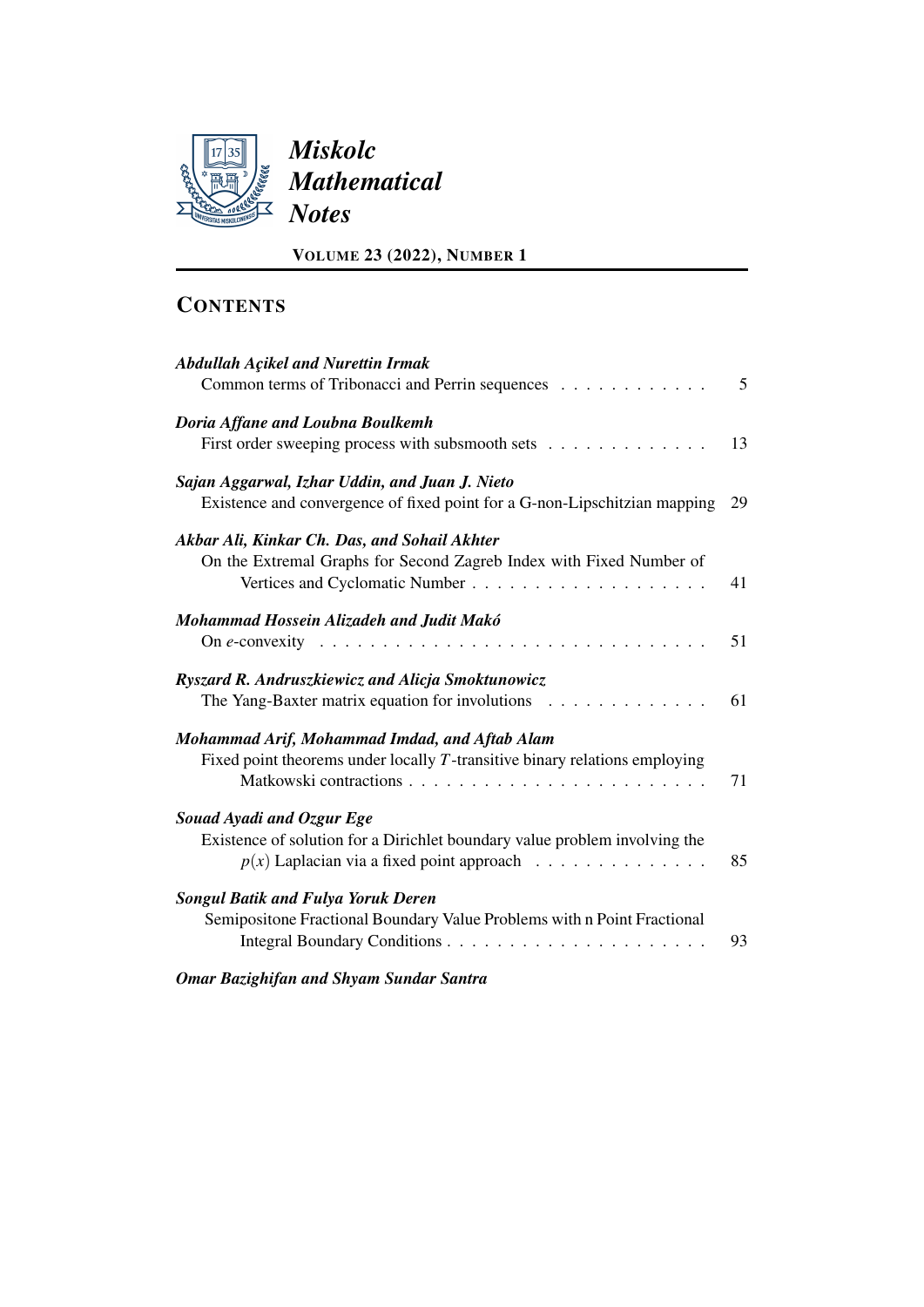

| Second-order differential equations:                                                                                                                              | 105 |
|-------------------------------------------------------------------------------------------------------------------------------------------------------------------|-----|
| T. Bouali, R. Guefaifia, A. Choucha, S. Boulaaras, and M. Abdalla<br>The Existence of One Non-Trivial Weak Solution of Generalized Yamabe                         | 117 |
| S. I. Butt, T. Rasheed, . Pečarić, and J. Pečarić<br>Measure Theoretic Generalizations of Jensen's Inequality by Fink's Identity 131                              |     |
| Ivan Chajda and Helmut Länger                                                                                                                                     |     |
| S. Tumurbat and T. Khulan and D. Dayantsolmon<br>A note on radicals of associative rings and alternative rings $\dots \dots \dots \dots$ 175                      |     |
| <b>Alexandru-Darius Filip</b><br>Some applications of Maia's fixed point theorem in the case of operators<br>with Volterra property with respect to a subinterval | 183 |
| Özlem Ak Gümüş, Qiangian Cui, George Maria Selvam, and Abraham Vianny<br>Global stability and bifurcation analysis of a discrete time SIR epidemic                |     |
| Arezki Kheloufi and Abderrahmane Ikassoulene<br>$L^p$ – Regularity Results for 2m-th Order Parabolic Equations in Time-Varying                                    |     |
| Nazlı Irkıl and E. Pişkin<br>Local Existence and Blow up for p-Laplacian Equation 231                                                                             |     |
| <b>Ilkay Yaslan Karaca and Sezgi Aksoy</b>                                                                                                                        |     |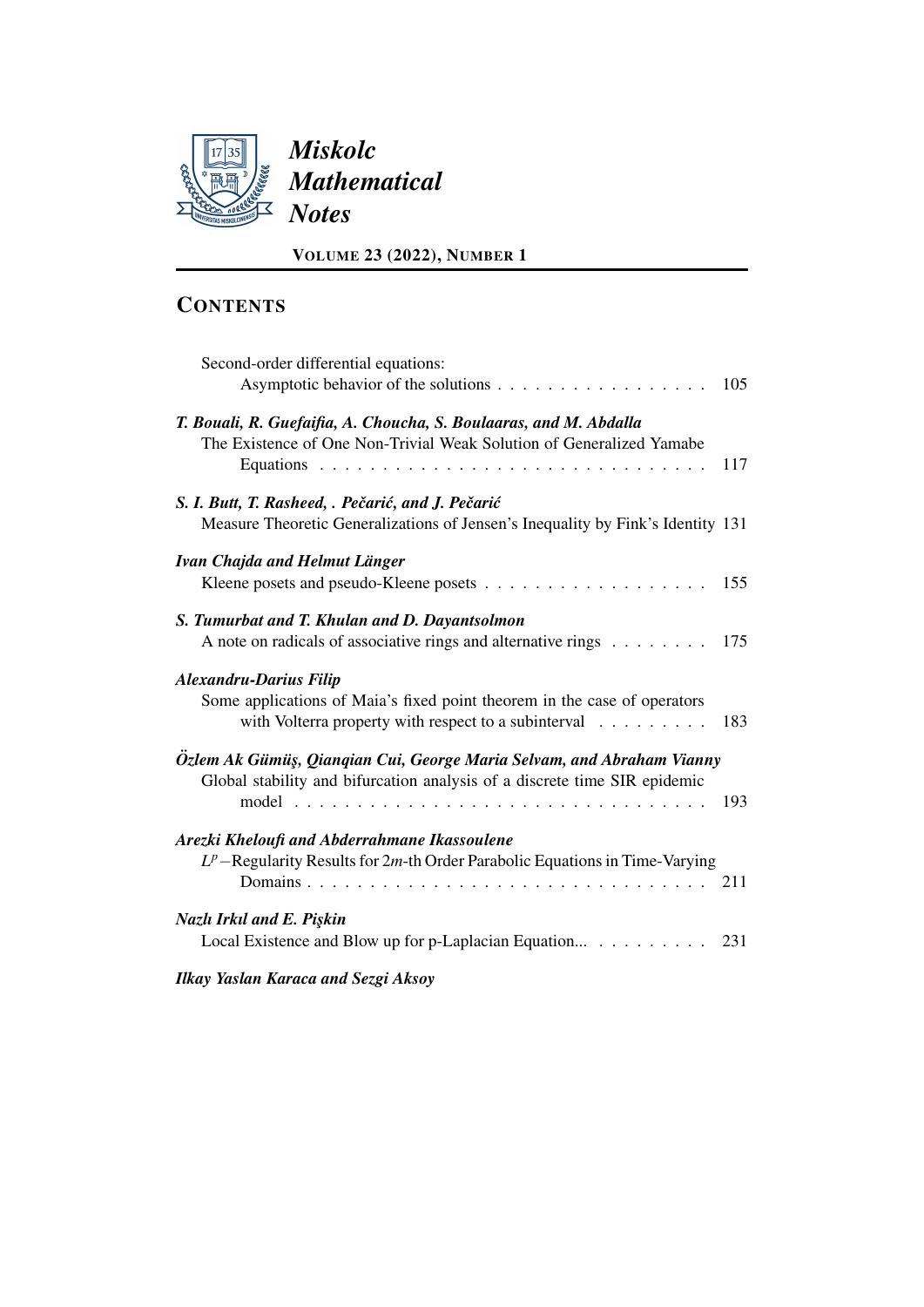

| Positive Solutions for Second Order Impulsive Differential Equations with<br>Integral Boundary Conditions on an Infinite Interval                                                                            | 253 |
|--------------------------------------------------------------------------------------------------------------------------------------------------------------------------------------------------------------|-----|
| O. Kohutych<br>About one characteristic initial value problem with prehistory and its in-                                                                                                                    | 271 |
| <b>Cahit Köme</b><br>Some combinatorial identities via k-order Fibonacci matrices                                                                                                                            | 281 |
| Sebastián Lalvay, Adrián Padilla-Segarra, and Walid Zouhair<br>On the existence and uniqueness of solutions for non-autonomous semi-<br>linear systems with non-instantaneous impulses, delay, and non-local | 295 |
| M. A. Latif, S. Hussain, and Madeeha<br>Weighted Simpson's type integral inequalities for harmonically-preinvex<br>functions                                                                                 | 311 |
| Xiuwen Li and Biao Zeng<br>General history-dependent operators with applications to differential equa-                                                                                                       | 327 |
| Xiaoting Lu, Yongjian Liu, Aimin Liu, and Chunsheng Feng<br>New Geometric Viewpoints to Chen Chaotic System                                                                                                  | 339 |
| M. A. Mersin, D. Irk, and M. Zorsahin Gorgulu<br>Galerkin methods for the numerical solution of the Schrödinger equation<br>by using trigonometric B-splines $\ldots \ldots \ldots \ldots \ldots \ldots$     | 363 |
| Celil Nebiyev and Hasan Hüseyin Ökten<br>Cofinitely Essential g-Supplemented Modules                                                                                                                         | 381 |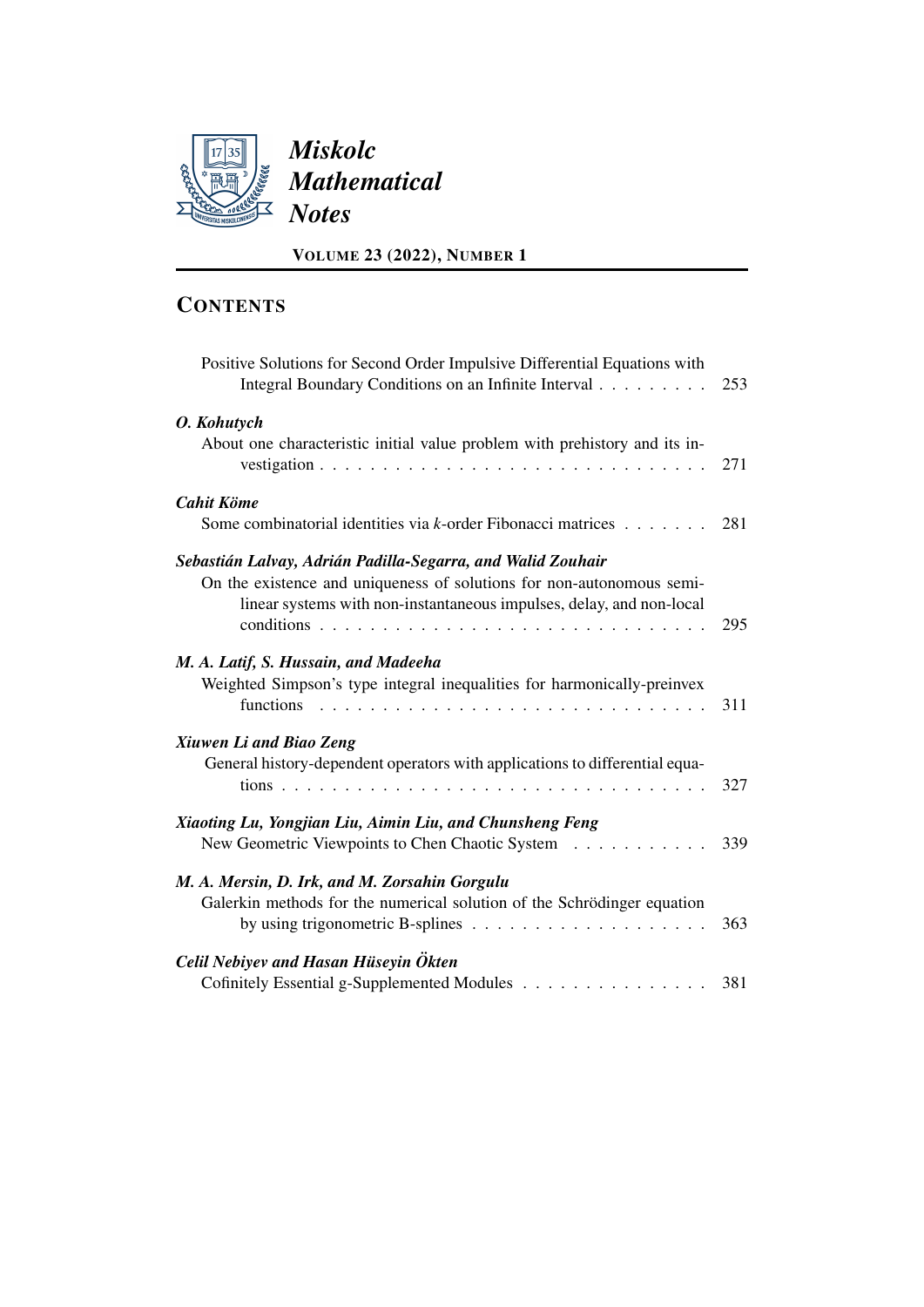

| <b>Ismail Nikoufar</b>                                                             |     |
|------------------------------------------------------------------------------------|-----|
| Lipschitz Stability of <i>n</i> -Cubic Functional Equations and Applications . 389 |     |
| Sofian Obeidat, M. A. Latif, and S. S. Dragomir                                    |     |
| Fejér and Hermite-Hadamard type inequalities for differentiable h-Convex           |     |
| and quasi convex Functions With Applications                                       | 401 |
| Mehmet Zeki Sarıkaya, Hatice Öğülmüş, and Fatma Ertuğral                           |     |
| On $(p, \varphi_h)$ -convex function and its applications                          | 417 |
| <b>Benedek Schultz and Jenő Szirmai</b>                                            |     |
| Geodesic ball packings generated by regular prism tilings in NIL geometry 429      |     |
| H. M. Srivastava, Bidu Bhusan Jena, and Susanta Kumar Paikray                      |     |
| Deferred Cesàro Statistical Convergence of Martingale Sequence and Korovkin-       |     |
|                                                                                    | 443 |
| Saba Sultan, Martin Bača, Ali Ahmad, and Muhammad Imran                            |     |
| Minimal doubly resolving sets of antiprism graphs and Möbius ladders 457           |     |
| E. Taşdemir, M. Göcen, and Y. Soykan                                               |     |
| Global Dynamical Behaviours and Periodicity of a Certain Quadratic-Rational        |     |
|                                                                                    | 471 |
| Guo-Cheng Wu, Chuan-Yun Gu, Lan-Lan Huang, and Dumitru Baleanu                     |     |
| Fractional differential equations of variable order: existence results, nu-        |     |
| merical method and asymptotic stability conditions                                 | 485 |
| Xiaohui Zhang and Zhixia Xing                                                      |     |
| Bounds for the generalized elliptic integral of the second kind 495                |     |
| Zonghong Xiong and Wei Wei                                                         |     |